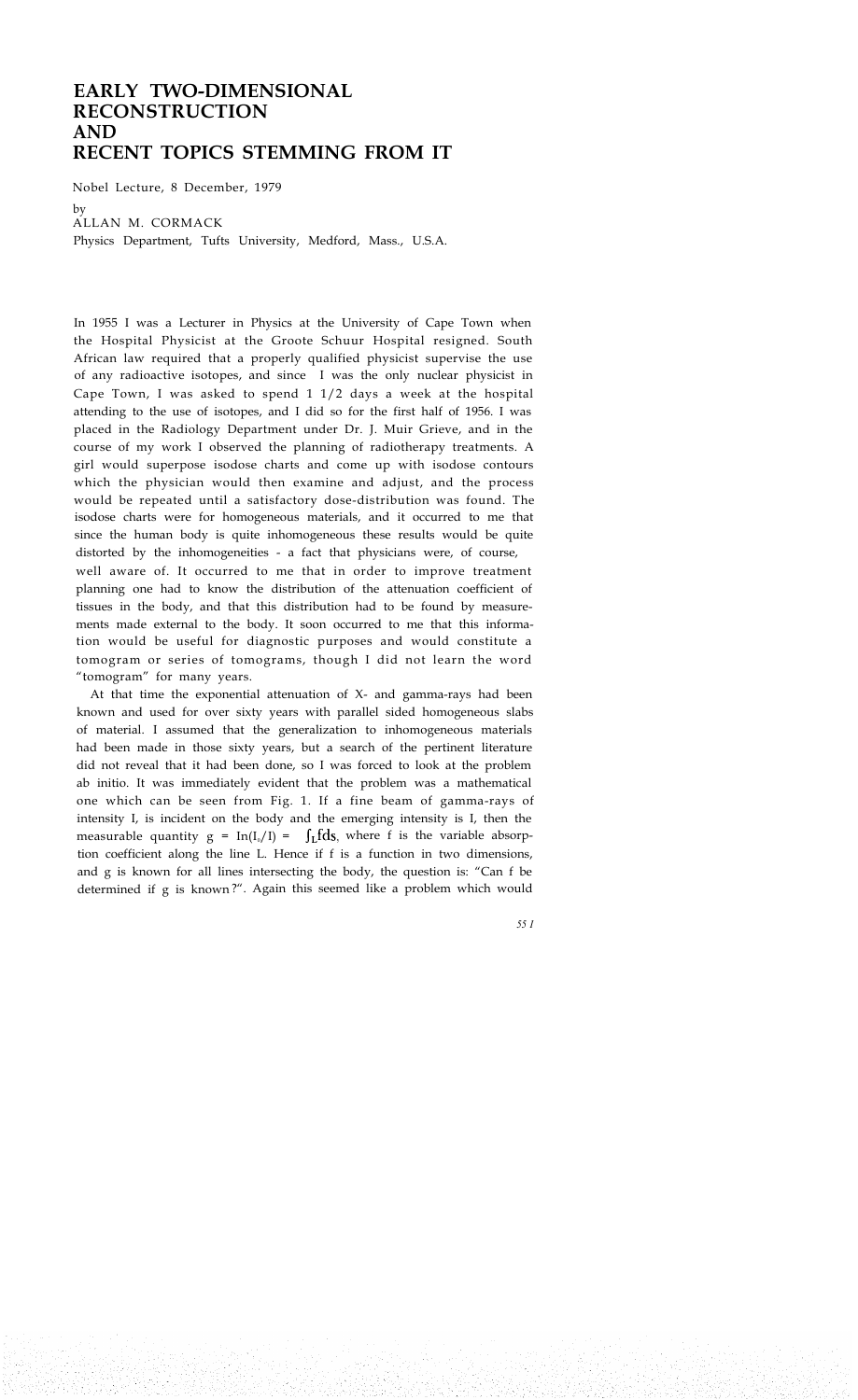



have been solved before, probably in the 19th Century, but again a literature search and enquiries of mathematicians provided no information about it. Fourteen years would elapse before I learned that Radon had solved this problem in 1917. Again I had to tackle the problem from the beginning. The solution is easy for objects with circular symmetry for which  $f = f(r)$ , r being the radius. One has Abel's equation to solve, and its solution

$$
f(r) = -\frac{d}{dr} \left[ \frac{r}{\pi} \int_{r}^{r} \frac{g(s)ds}{s\sqrt{s^2 - r^2}} \right] = -\frac{dI(r)}{dr},\tag{1}
$$

has been known since 1825. In 1957 I did an experiment in Cape Town on a circularly symmetrical sample consisting of a cylinder of aluminum surrounded by an annulus of wood. The results are shown in Fig. 2. Here  $I(r)$  is plotted against  $r$  and the constant slopes indicate the constant values of the absorption coefficient in wood and aluminum. Even this simple result proved to have some predictive value for it will be seen that the three points nearest the origin lie on a line of a slightly different slope from the other points in the aluminium. Subsequent inquiry in the machine shop revealed that the aluminum cylinder contained an inner peg of slightly lower absorption coefficient than the rest of the cylinder.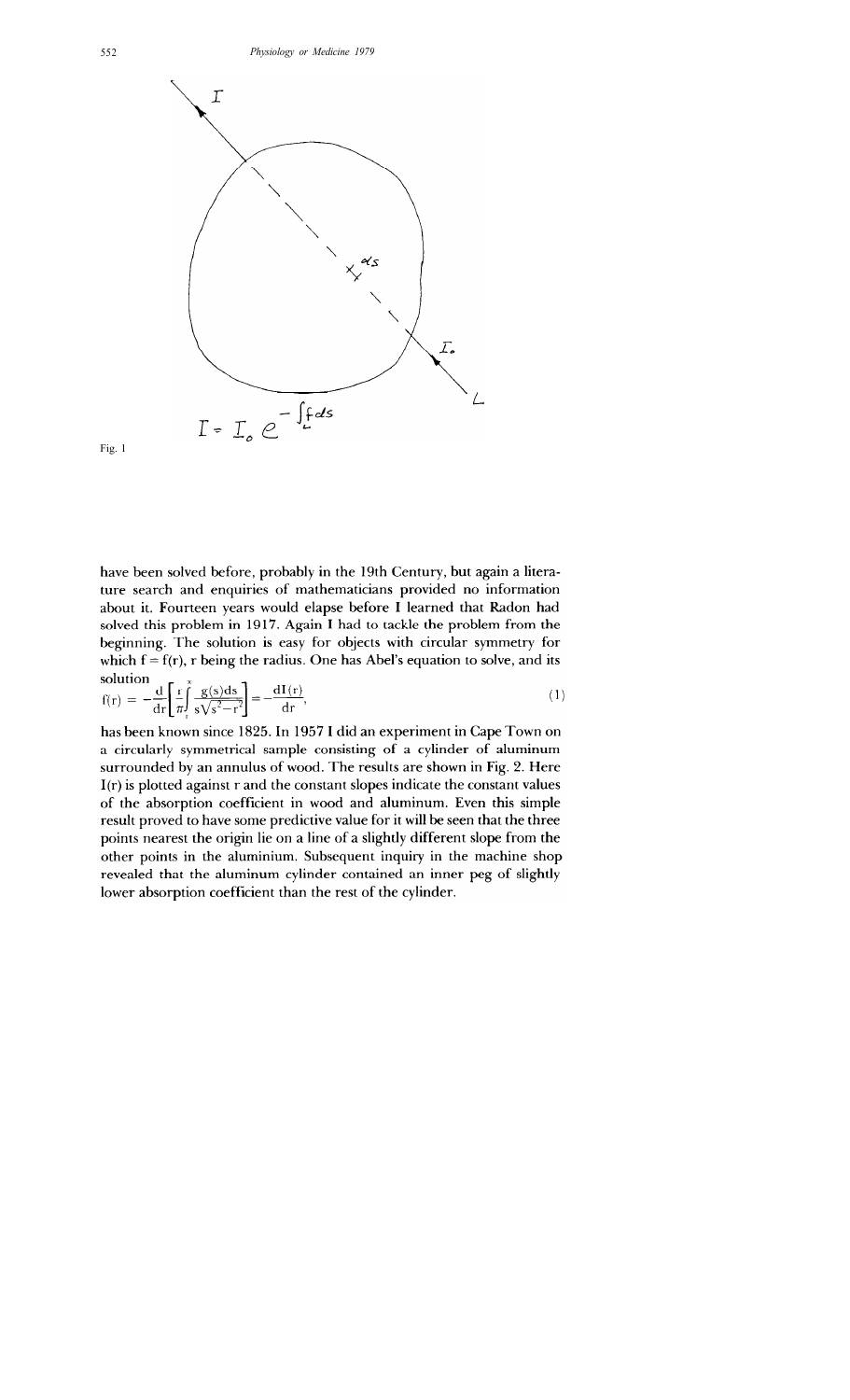

Further work occurred intermittently over the next six years. Using Fourier expansions of f and g, I obtained equations like Abel's integral equation but with more complicated kernels, and I obtained results like equation (1), but with more complicated integrands. However, they were also integrals from r to  $\infty$ , a point which I shall return to. These integrals were not too good for data containing noise, so alternative expansions were developed which dealt with noisy data satisfactorily. By 1963 I was ready to do an experiment on a phantom without circular symmetry with the apparatus shown in Fig. 3. The two cylinders are two collimators which contain the source and the detector, and which permit a 5mm beam of  $Co^{\omega}$  gamma-rays to pass through the phantom which is the disc in between them. At that time I was approached by an undergraduate, David Hennage, who wanted to know whether I had a numerical problem for him to bark on so that he could learn FORTRAN and learn how to use a computer. Since he had not had experience of dealing with data in which the principal source of error was statistical, this seemed a good chance for him **to** learn that too by helping take the data. Final data were taken over two days in the summer of 1963, the calculations were done, and the results are shown in Figs. 4 a and b. Figure 4 a shows the phantom, and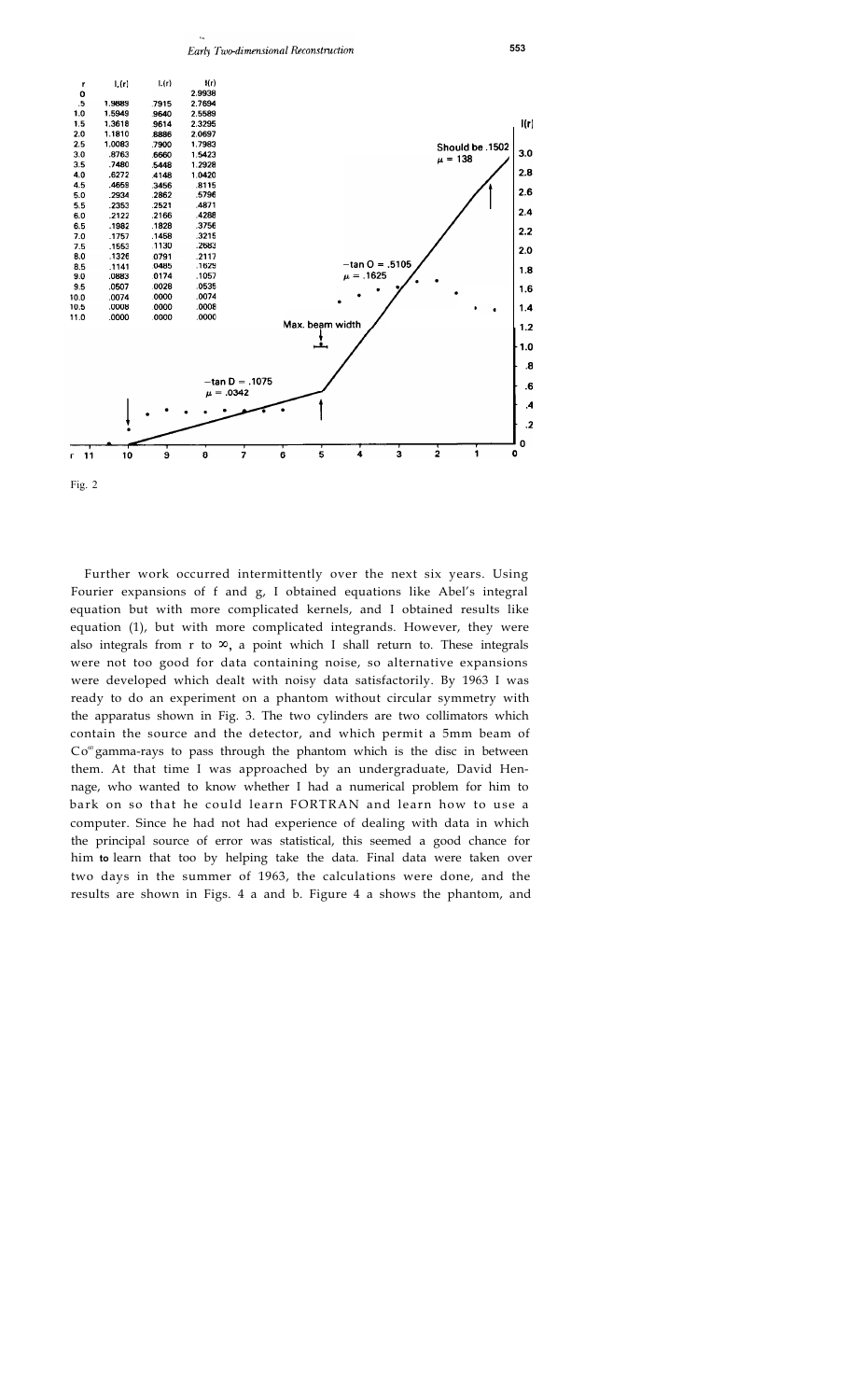

Fig. 3

this was quite a hybrid. The outer ring of aluminum represents the skull, the Lucite inside it represents soft tissue, and the two aluminum discs represent tumors. The ratio of the absorption coefficients of aluminum and lucite is about 3, which is very much greater than the ratio of the absorption coefficients of abnormal and normal tissue. The ratio of 3 was chosen in an attempt to attract the attention of those doing what would now be called emission scanning using positron emitting isotopes, a subject then in its infancy. This was about the ratio between the concentration of radioisotope in abnormal tissue and muscle on the one hand and in normal tissue on the other. The mathematics of emission scanning is of course the same as transmission scanning after an obvious correction for absorption. The right side of the slide shows the results plotted as a graph of attenuation coefficient as a function of distance along the line OA. Similar graphs were made along other lines. The full curves are the true values, the dots are the calculated values, and the agreement is quite good. The results could have been presented on a grey scale on a scope, but the graphs were thought to be better for publication.

Publication took place in 1963 and 1964 (1, 2). There was virtually no response. The most interesting request for a reprint came from a Swiss Centre for Avalanche Research. The method would work for deposits of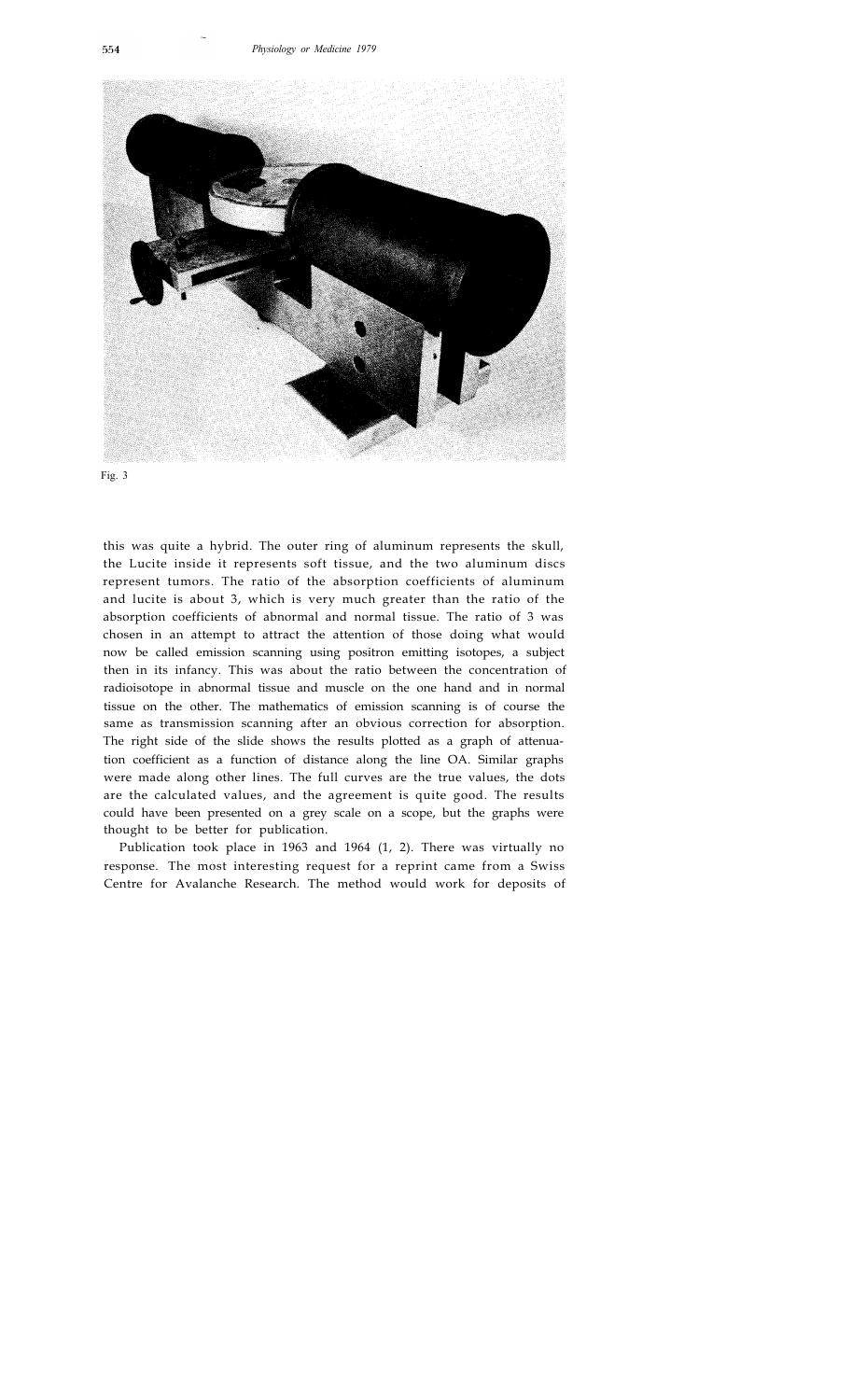



snow on mountains if one could get either the detector or the source into the mountain under the snow!

My normal teaching and research kept me busy enough so I thought very little about the subject until the early seventies. Only then did I learn of Radon's (3) work on the line integral problem. About the same time I

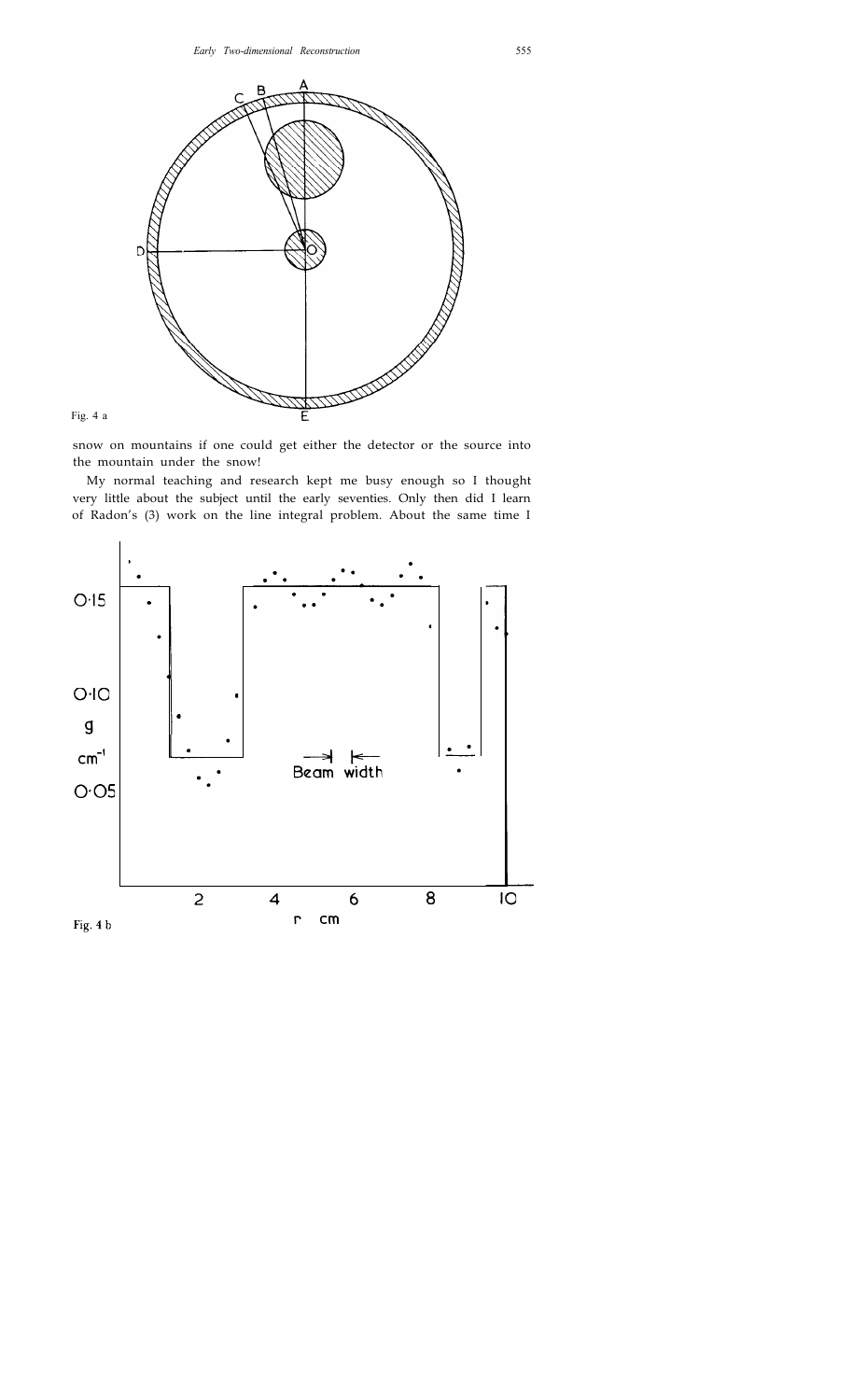learnt that this problem had come up in statistics in 1936 at the Department of Mathematical Statistics here in Stockholm where it was solved by Cramer and Wold (4). I also learnt of Bracewell's work (5) in radioastronomy which produced the same form of solution as Cramer and Wold had found, of De Rosier and Klug's (6) (1968) work in electron microscopy, and of the work of Rowley (7) (1969) and Berry and Gibbs (1970) in optics. Last, but by no means least, I first heard of Hounsfield and the EMIscanner, about which you will be hearing shortly. Since 1972 I have been interested in a number or problems related to the CT-scanning problem or stemming from it, and I would like to tell you about some of them.

As I mentioned earlier the solution the Radon's problem which I found was in terms of integrals which extend from the radius at which the absorption coefficient is being found to the outer edge of the sample. What this means is that if one wishes to find the absorption coefficient in an annulus one needs only data from lines which do not intersect the hole in the annulus. This is known as the Hole Theorem and it is an exact mathematical theorem which can be proved very simply. However, as I have mentioned, when one applies my integrals to real data containing noise, the noise from the outer observations is amplified badly as one goes deeper and deeper into the sample, so the integrals as they stand are not useful in practice. This process of working from the outside in is known as "peeling the onion", and several algorithms for peeling the onion have been tried. All show the same feature, namely, that noise from the outer data propagates badly as one goes deeper and deeper into the sample. However, to the best of my knowledge, no one has produced a closed form solution to Radon's problem which includes the Hole Theorem and from which it can be *proved* that noise from the outside *necessarily* propagates badly into the interior. (Doyle and I published a closed form solution to Radon's problem which turned out to be wrong. A retraction will be published soon.) (9)

A solution containing the hole theorem for which noise did *not* propagate into the interior would be extremely valuable for CT-scanning. First it would reduce the dose administered to a patient by not passing X-rays through a region of no interest, i.e. the hole. Second it could be used to avoid regions in which sharp changes in absorption coefficient occur. These sharp changes necessarily produce overshoots which cloud the final image. In an extreme case consider a patient who by accident or by some medical procedure has in his body a piece of metal. This distorts a CT scan of a plane containing the metal beyond recognition. The hole theorem could be used to avoid the piece of metal. Less extremely, an interface between bone and soft tissue introduces overshoots which distort the image of the soft tissue. The hole theorem could be used to avoid the bone and the distortion.

Here then is a question which needs an answer. An unfavorable answer would leave us no worse off than we now are. A favorable answer would result in an improvement of imaging.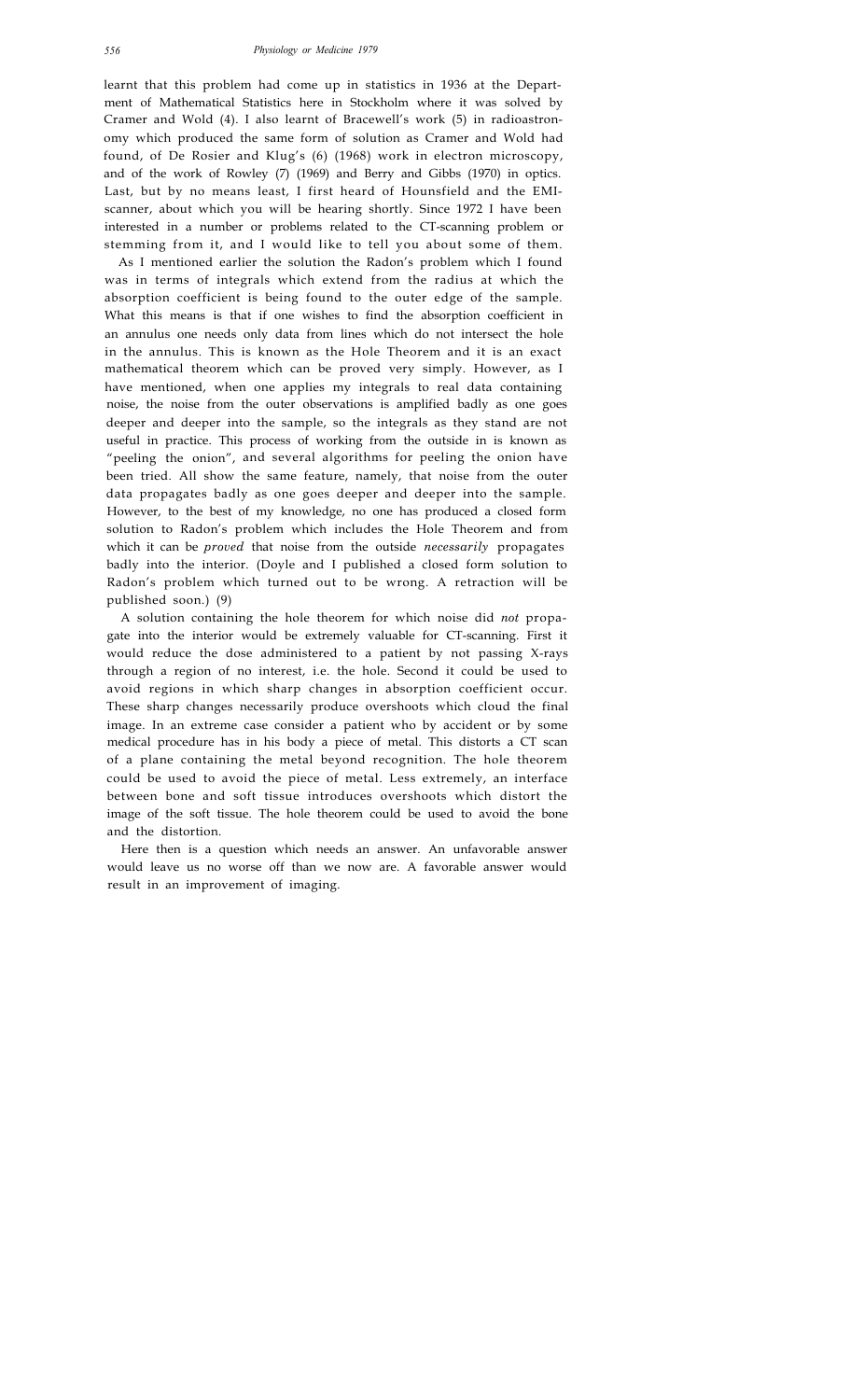In my 1963 paper I had mentioned, but not very favorably, that protons could be used for scanning instead of X-rays. In 1968 my friend and colleague Andreas Koehler started producing some beautiful radiograms (10) using protons, and thinking about his work removed some of the doubts I had previously had about using protons for tomography.

The distinction between protons and X-rays is illustrated in Fig. 5. The number-distance curve for X-rays is the familiar exponential curve. For protons, there is a slow decrease caused by nuclear absorption followed by a very sharp fall-off. Most of the protons penetrate a distance into the material then all that are left stop in a short distance at what is called the range of the protons. It is this sharp fall-off which makes protons very sensitive to small variations in thickness or density along their paths. A comparison of the two curves at the range is a rough measure of this sensitivity to thickness or density changes. Others were thinking about the same thing and Crowe et al (11) at Berkeley produced a tomogram using alpha-particles in 1975, using the not inconsiderable arsenal of equipment at a high-energy physics laboratory. Koehler and I (12) made a tomogram of a simple circularly symmetrical sample to show two things:

1. that very simple equipment could be used, and

2. that we could easily detect 1/2%: density differences with that equipment

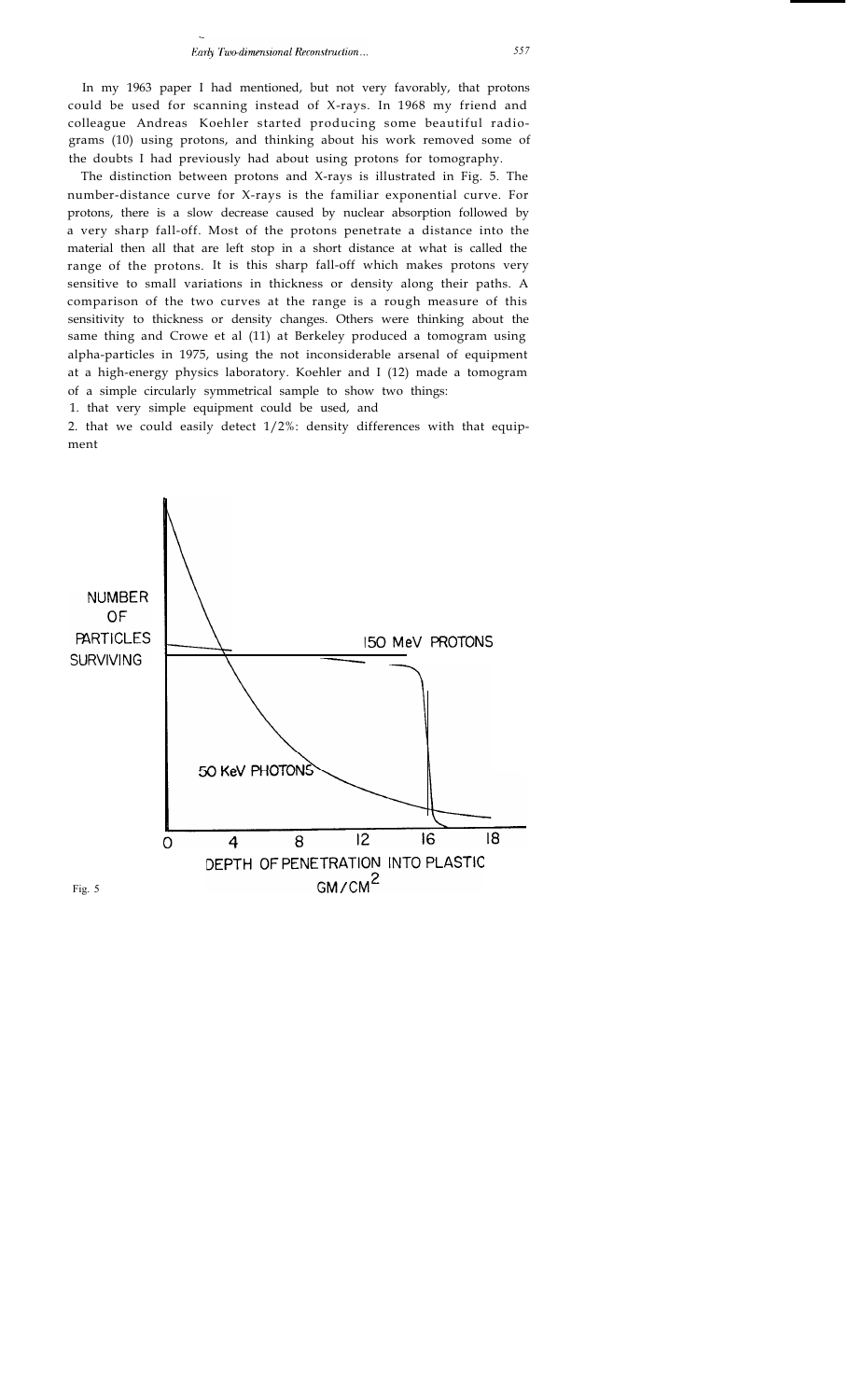

Fig. 6 a



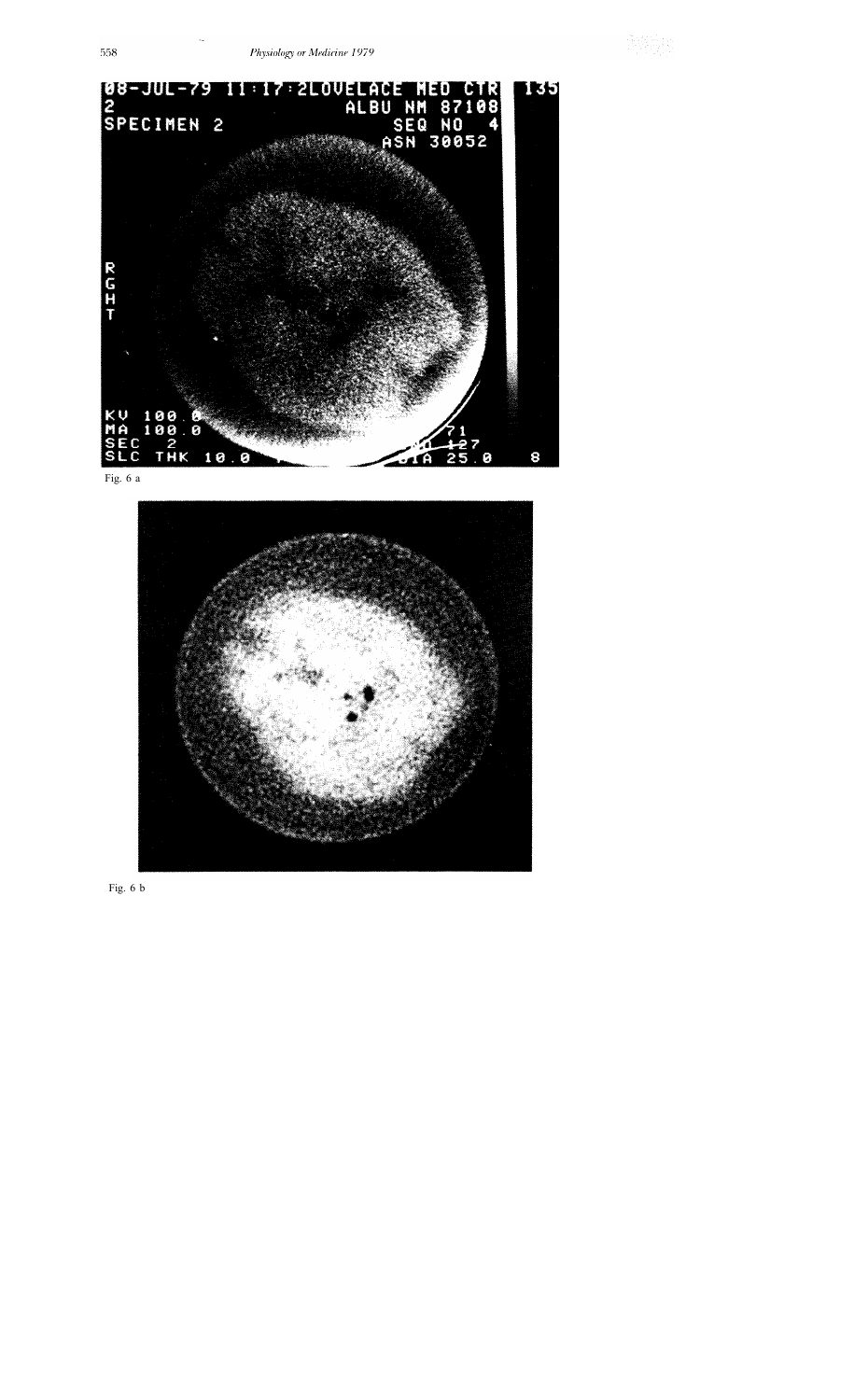As it happened, we were able to detect density differences of about 0.1% or less caused by machining stresses in our Lucite sample and diffusion of water into and out of the Lucite (13). More recently this work has been continued by Hanson and Steward (14) and their co-workers at Los Alamos, and I am able to show you some of their results. They have recently made tomograms of human organs. Fig. 6a is an X-ray scan of a normal brain made with a A2020 scanner at a dose of about 9 rad. Dr. Steward (14) has observed and made density measurements which show that water and electrolyte are lost by white tissue within four hours after death so density differences between grey and white matter disappear. Fig. 6b is a proton scan of the same sample made at a dose of 0.6 rad, and it is roughly as good as the X-ray scan. Figs. 7a and b show, respectively, an X-ray scan at a dose of 9 rad and a proton scan at 0.6 rads of a heart with a myocardial infarction fixed in formalin. According to Dr. Steward, fixing in formalin does not alter the relative stopping powers of the tissues of the heart. Again the pictures are of about the same quality. The time for taking the data was about an hour, but the LAMF accelerator is pulsed and is on for only 6% of the time. A continuous beam would have produced the same data in about four minutes - roughly the same time as the original EMIscanner. I would like to acknowledge my indebtedness to Hanson and Steward *et al.* for making their results available to me.

Why use protons? First there is the question of dose. The dose in Hanson and Steward's work about 0.6 rad as distinct from to 9 rads required for the X-ray scans. This is in agreement with theoretical calculations (15) that the dose required for proton scans is five to ten times less than for X-ray scans for the same amount of information. Second, the mechanism by which protons are brought to rest is different from the mechanisms by which X-rays are absorbed or scattered, so one ought to see different things by using the different radiations, particularly the distribution of hydrogen. Koehler and I have indeed found a reversal of contrast between proton and X-ray scans on two occasions, and this is expected from theory.

You know how some people fuss about the high cost of CT-scanners, so you can imagine what they would say if one suggested that the X-ray tube in the scanner should be replaced by a much more expensive cyclotron! Of course they would be right, but only if proton scanning is viewed in the narrow context of diagnostics. Instead of looking at the number-distance curve which I showed when comparing X-rays and protons, let us look at the ionization-distance curve which is the thing that matters for therapy. This is shown in Fig. 8. You will see that the curve is peaked (the Bragg peak) near the end of the range and then falls off very sharply, so that there is virtually no ionization beyond the end of the range. Both of these facts are of importance in therapy as was pointed out by R. R. Wilson (16) in 1946, and as has been shown by treatments of a number of different conditions at Uppsala, Harvard and Berkeley. In fact, protons are far superior to X-rays for the treatment of some conditions. So one can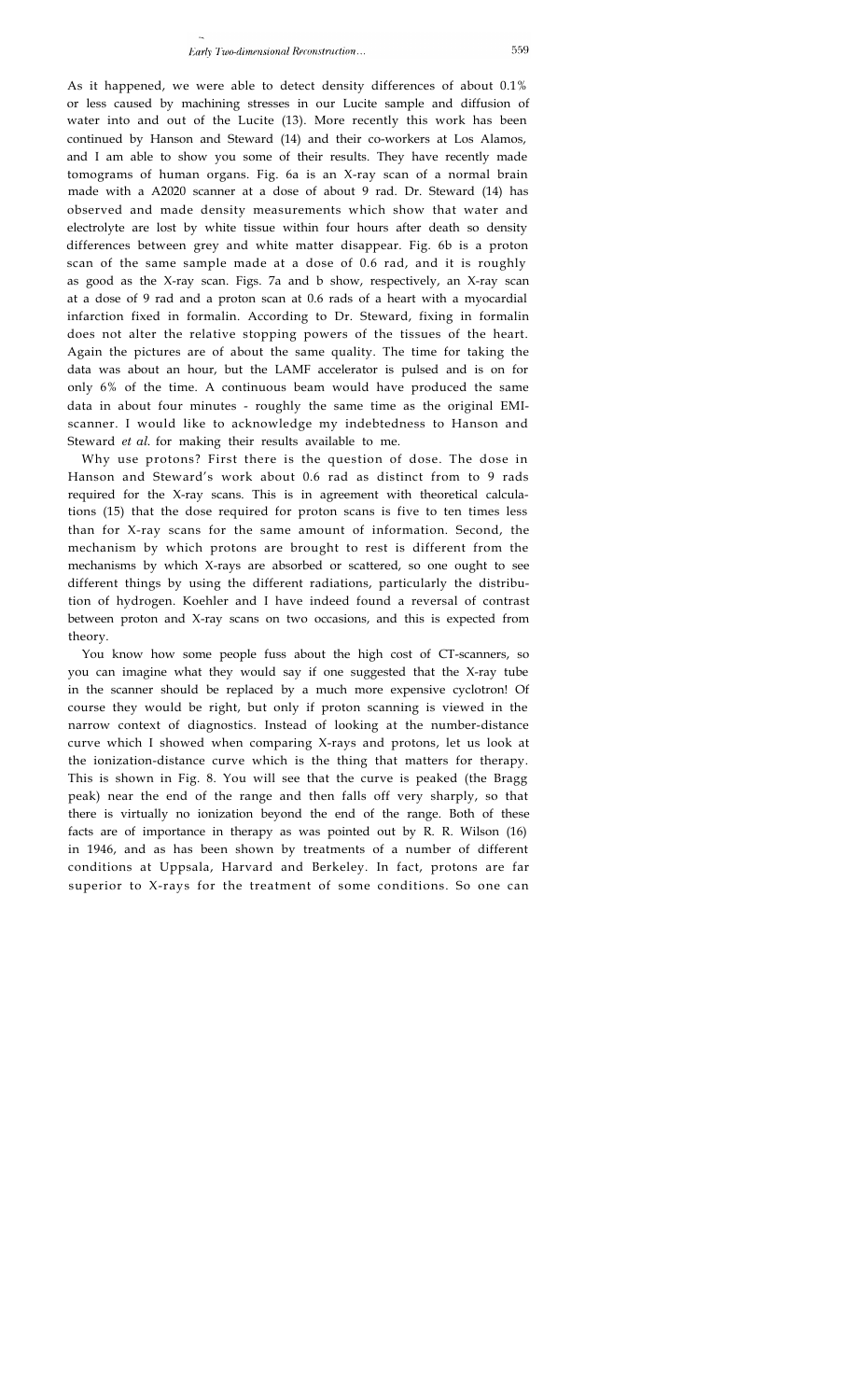

Fig. 7 a



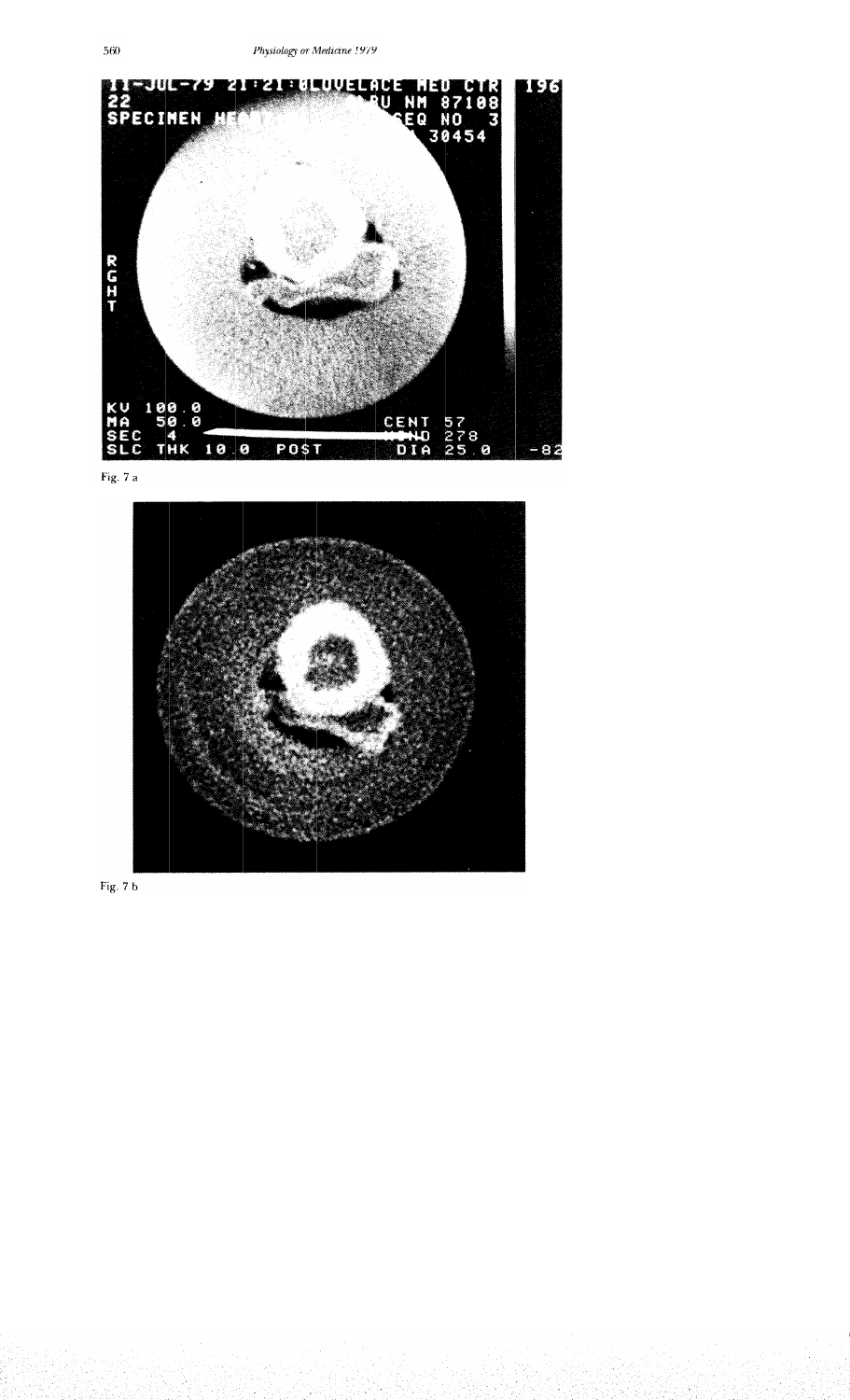

GM/CM<sup>2</sup> POLYSTYRENE

## Fig. 8

envisage a large metropolitan area as having a 250 MeV proton accelerator with a number of different ports, say ten, at which patients could be treated simultaneously (17). If one of these ports was devoted to proton tomography, the marginal cost of such tomography would not be great. In exploring these possibilities it is essential that diagnostic radiologists and therapeutic radiologists work together.

Most recently I have been interested in some mathematical topics which I would like to discuss without mathematical details. I have presented Radon's problem in the form in which it is usually given in CT-scanning, namely, how does one recover a function in a plane given its line integrals over all lines in the plane. This can be generalized to three-dimensions as can be seen in Fig. 9. This shows a sphere in which a function is defined, and a plane intersecting that sphere. Suppose that the given information is the integrals of the function over all planes intersecting the sphere, then the questions is "Can the function be recovered from these integrals?" Radon provided an affirmative answer and a formula for finding the function. It turns out that this formula is simpler than in the case of twodimensions, and it has applications in imaging using Nuclear Magnetic.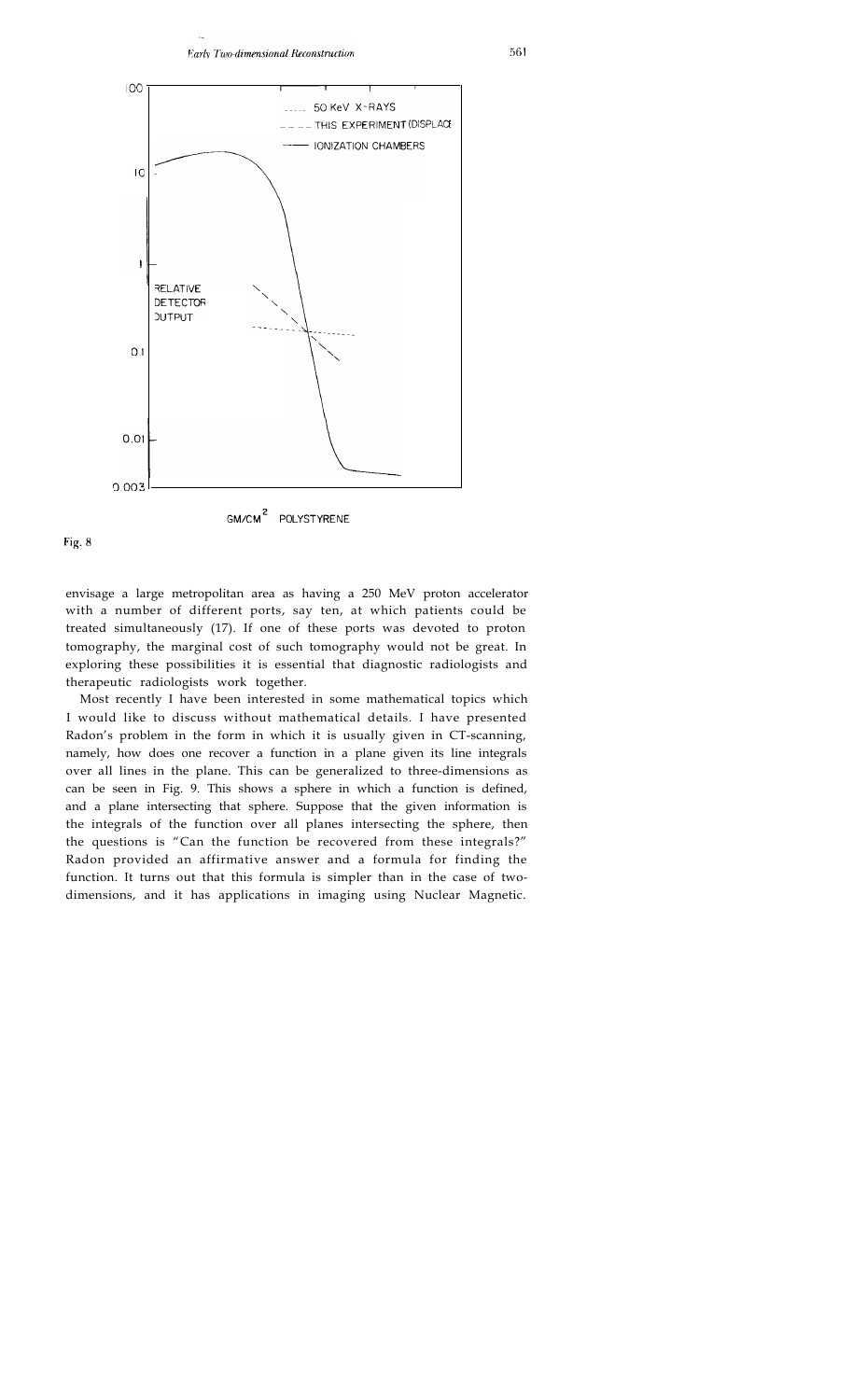



Resonance (N.M.R.) rather than X-rays. The generalization to n-dimensions follows in a straightforward way for Euclidean space and was given by Radon. The few mathematicians who knew of Radon's work before the nineteen sixties applied his results to the theory of partial differential equations. They also generalized his results to integration over circles or spheres of constant radius and to certain ellipsoids. Generalizations to spaces other than Euclidean were made, for example, by Helgason (18) and Gelfand *et al* (19) in the sixties.

In my 1964 paper I gave a solution to the problem of integrating over circles of variable radius which pass through the origins as shown in Fig. 10. Recently Quinto and I (20) have given much more detailed results on this problem generalized to n-dimensional Euclidean space, and we have applied these results to obtain some theorems about the solutions of Darbox's partial differential equation. There is an intimate connection